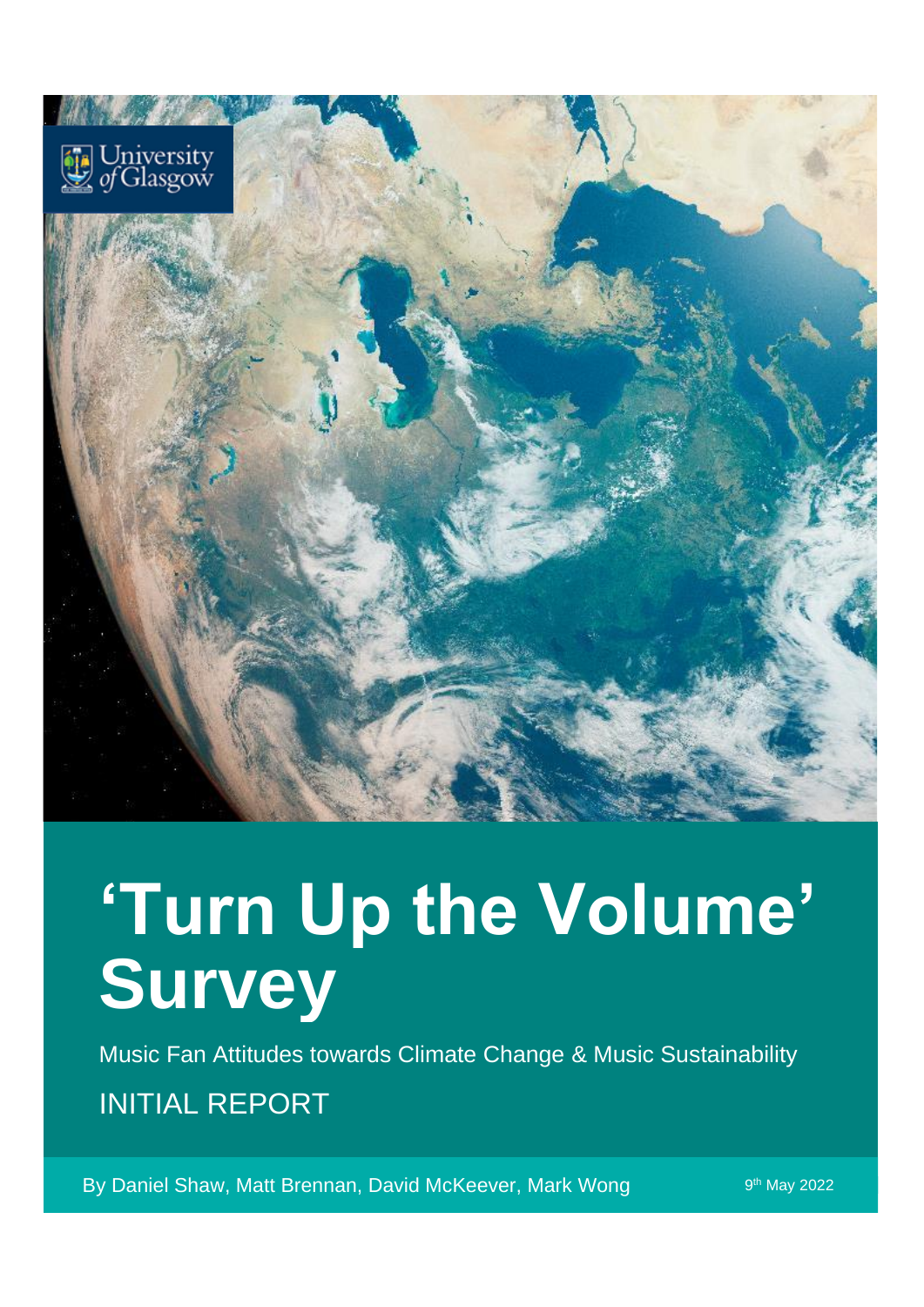## **Contents**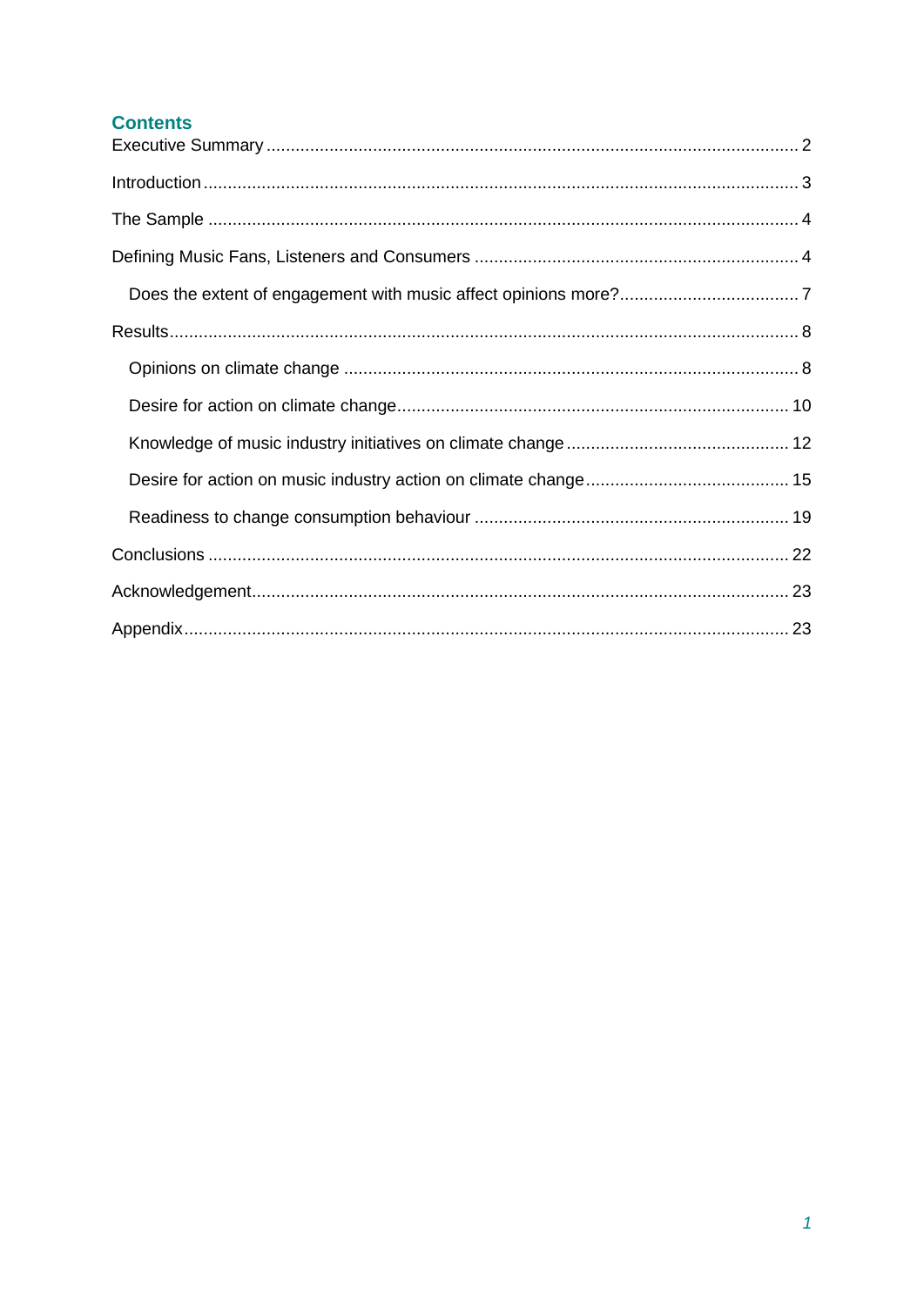## <span id="page-2-0"></span>**EXECUTIVE SUMMARY**

- This report presents initials findings and conclusions based on a nationally representative YouGov UK panel survey. The survey asked a range of questions related to music, listening/purchasing habits and attitudes towards environmental issues such as climate change. The main goal was to analyse the attitudes of music fans towards climate change and sustainability in the music industry.
- The findings indicate that music fans are more engaged with environmental issues than the general public. This includes being more likely to care about climate change and place a higher priority on tackling climate change in general and within the music industry. These results are robust to different definitions of music fandom, including definitions which focus on listening and spending habits.
- There is also some evidence that people who engage in music in multiple ways, for example by identifying music as important, listening regularly and spending money on musical products, are even more likely to be concerned about climate change and support efforts to address this.
- The findings suggest a low level of knowledge of existing sustainability initiatives in the music industry even among very engaged fans and regular music listeners. However, music fans do show an interest in learning more about such initiatives.
- Finally, there is evidence that many music fans are prepared to change their consumption habits to support more sustainable products and practices. For example, people who spend money on physical products such as records are especially willing to spend more on sustainable physical products, while live event attendees are especially willing to spend more on sustainable events.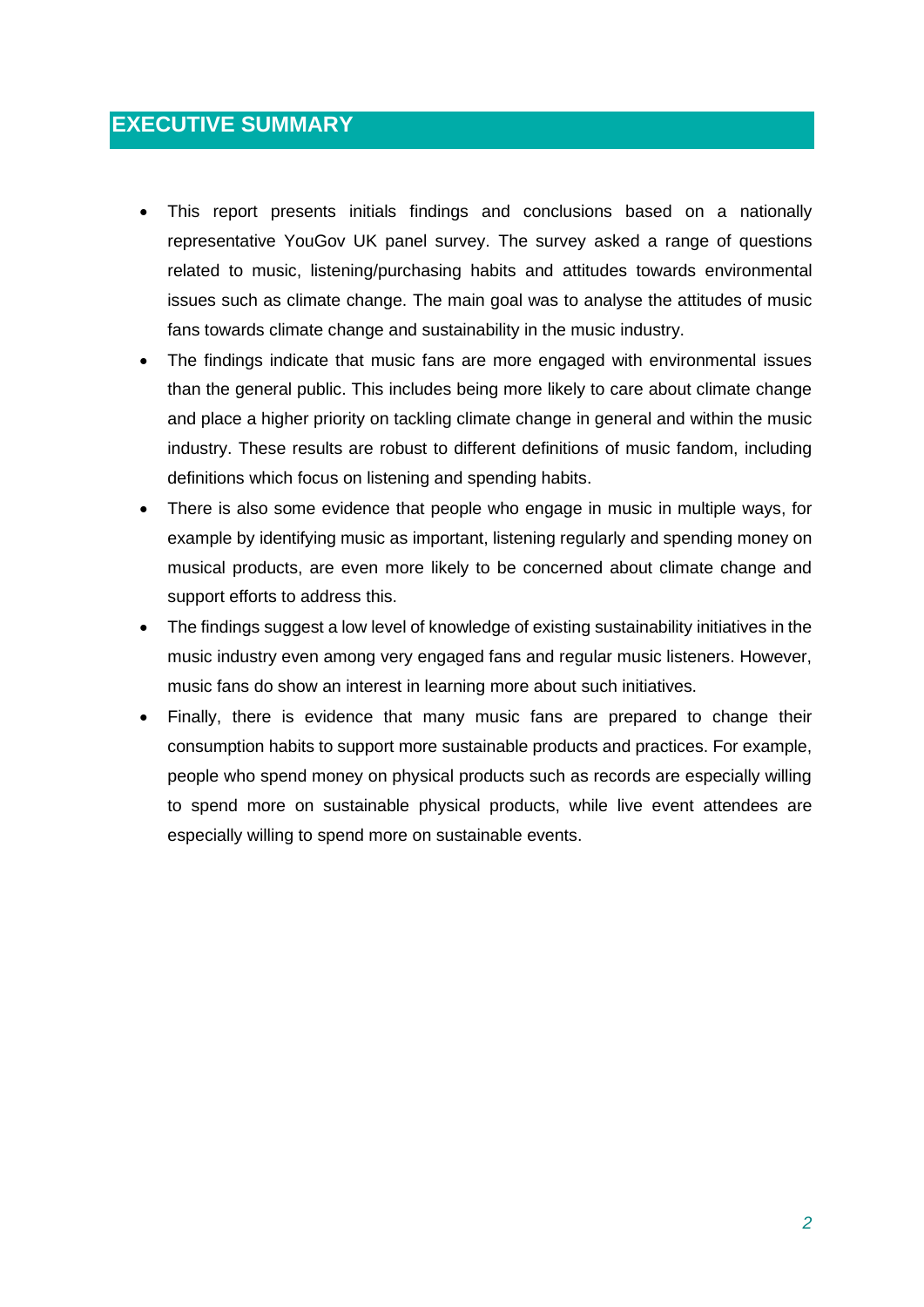## **Music Fans, Sustainability and Climate Change.**

## <span id="page-3-0"></span>**INTRODUCTION**

The University of Glasgow has partnered with a range of music industry stakeholders - Music Declares Emergency, British Phonographic Industry (BPI), Secretly Group, Beggars Group, Involved Group, and Key Production - on a new piece of audience research that aims to offer insights into the perception of climate issues amongst music fans. The project is also funded in part by the UK's Natural Environment Research Council.

With announcements from music industry initiatives such as the Music Climate Pact, Live Green, and the Association of Independent Music (AIM) highlighting the commitment of the UK music industry towards a net zero future, the research also assesses whether recent industry initiatives are influencing audience thinking and the importance music fans place on climate issues in their purchasing choices.

Led by Dr Matt Brennan, lead investigator of 2018's UK Live Music Census, and social data science expert Dr Mark Wong, with research assistance from Dr Dave McKeever and PhD candidate Daniel Shaw, the project compares responses from a nationally representative sample of the UK population via a YouGov poll, with targeted responses from music fans across a spectrum of genres.

This paper will quantitatively analyse the attitudes of music fans and non-music fans towards a number of topics related to climate change in general and sustainability in the music industry specifically. This relies on survey responses from a representative YouGov UK panel, which can be used to provide a generalisable sample of the music fans within the UK population. A range of questions relating to the respondent's personal relationship to music, listening habits and purchasing habits are used to compare the attitudes of fans and nonfans on several important topics. These include opinions on climate change, desire for action on climate change both in general and in the music industry, knowledge of existing sustainability initiatives and readiness to change consumption habits. A range of demographic data was also collected in order to control for the effects of factors such as age and income.

The results clearly show that music fans place greater importance on climate change and desire more action from the music industry and society to address climate related issues. Despite poor knowledge of existing music industry initiatives around sustainability music fans show a desire to know more about these efforts. There is also some evidence that a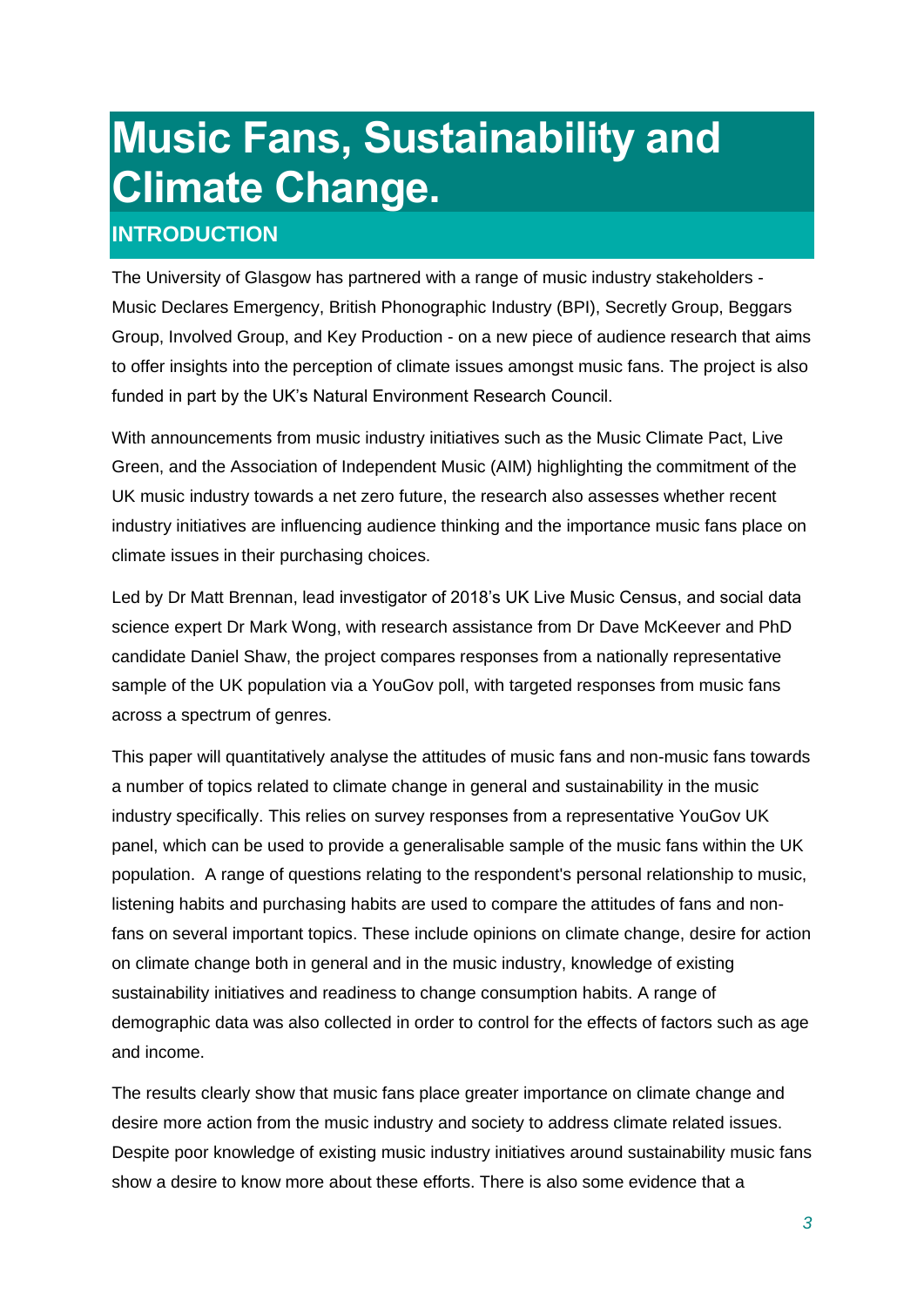significant proportion of music fans are willing to change their consumption habits to help reduce the impact of the music industry on the environment. This pattern of results broadly holds when looking at people who listen to music, people who spend money on music and people who claim music is important to them personally as well as respondents who fit into all of these categories, indicating robust empirical results.

## <span id="page-4-0"></span>**THE SAMPLE**

The YouGov panel is a nationally representative sample of respondents from across the UK.<sup>1</sup> This means that it includes people from across a range of social and demographic backgrounds, accounting for age, sex, class and geographic location. A representative subsample of the panel answered the survey, with further weighting applied to ensure nationally representative results reflecting the demographic makeup of the UK. Respondents were not selected and did not self-select to answer the survey based on their interest in music or membership of any particular social, cultural or professional group. This means that the sample includes respondents with a range of relationships to music, including music fans (however defined), non-fans and different kinds of fans. Therefore, we can make interesting comparisons about the attitudes of music fans versus the attitudes of non-music fans across the UK as relates to climate change and sustainability.

The sample size is 2184 people, which is sufficient to draw inferences about both the general population and music fans. However, there are some limitations to note. Firstly, while different geographic regions are recorded (e.g. Scotland, London), a sub-sample from a sample is likely to be less representative for a number of reasons. For example, weighting of respondents to account for age differences is calculated at the national (UK) level, which would not account for the London's lower population age or Scotland's higher age as compared to the sample as a whole. This means while we can look at results for a specific nation or region in the UK, we should be cautious about drawing any conclusions. Secondly, the small numbers sampled for some demographic groups means that results focusing on them are not likely to be robust. However, this is not a major problem as it is not of primary interest to this study.

## <span id="page-4-1"></span>**DEFINING MUSIC FANS, LISTENERS AND CONSUMERS**

This paper primarily compares music fans to non-music fans. However, there are various different possibilities for defining music fandom based on the survey questions. This includes the respondent's own feelings on the importance of music to themselves, the respondent's

<sup>1</sup> See<https://yougov.co.uk/about/panel-methodology/> for a discussion of the panel and methodology.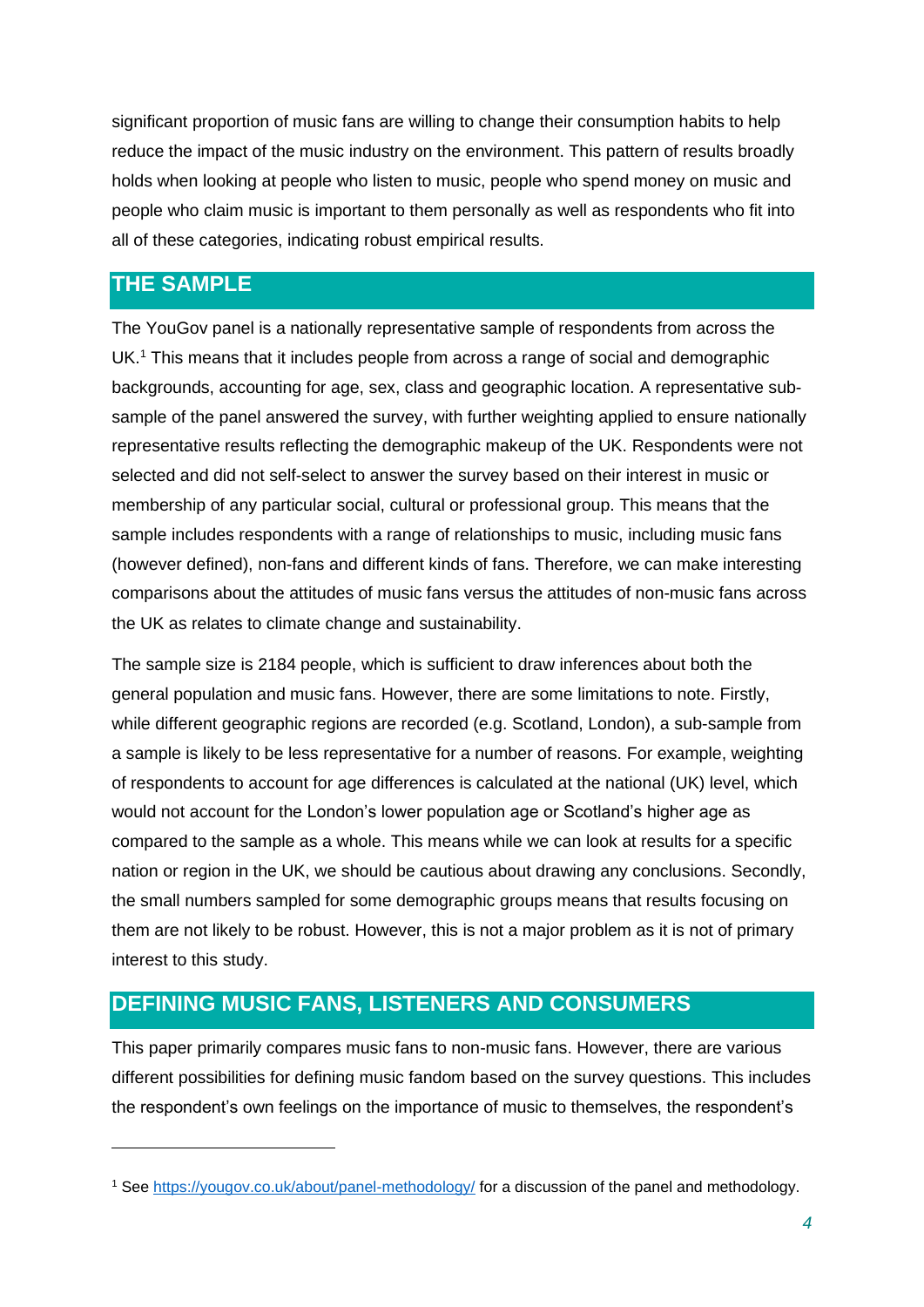listening habits in terms of how many hours they spend listening to music, and whether the respondent spends money on products related to music. These will be referred to as "fans", "listeners" and "consumers" throughout this paper, with all three definitions being used to illustrate the robustness of the empirical results. However, all three definitions arguably capture music fandom in different ways.

The way this paper defines fans is to use the questions "How important, if at all, is music to you personally"? and "How important, if at all, is music to your daily routine?" If a respondent answer "very important" or "important" to both of these questions then they are considered to be a music fan. If a respondent answers "not very important", "not at all important" or "don't know" to either of these questions then they are considered a non-music fan. This provides a sample consisting of 1082 fans and 1102 non-fans. This definition will be used throughout the rest of this paper. However, it is important note that both more and less stringent definitions of music fan were used, with broadly similar statistical results across all topics.







This approach relies on indirect self-indentation rather than asking "are you a music fan", which could lead to confusion over the definition of "fan". Other methods available would be to define music fandom based on either the number of hours spent listening or the amount of money spent on music products and services. We define a music listener as someone who listens to an average of 5 or more hours of music a week. This provides a sample of 1,130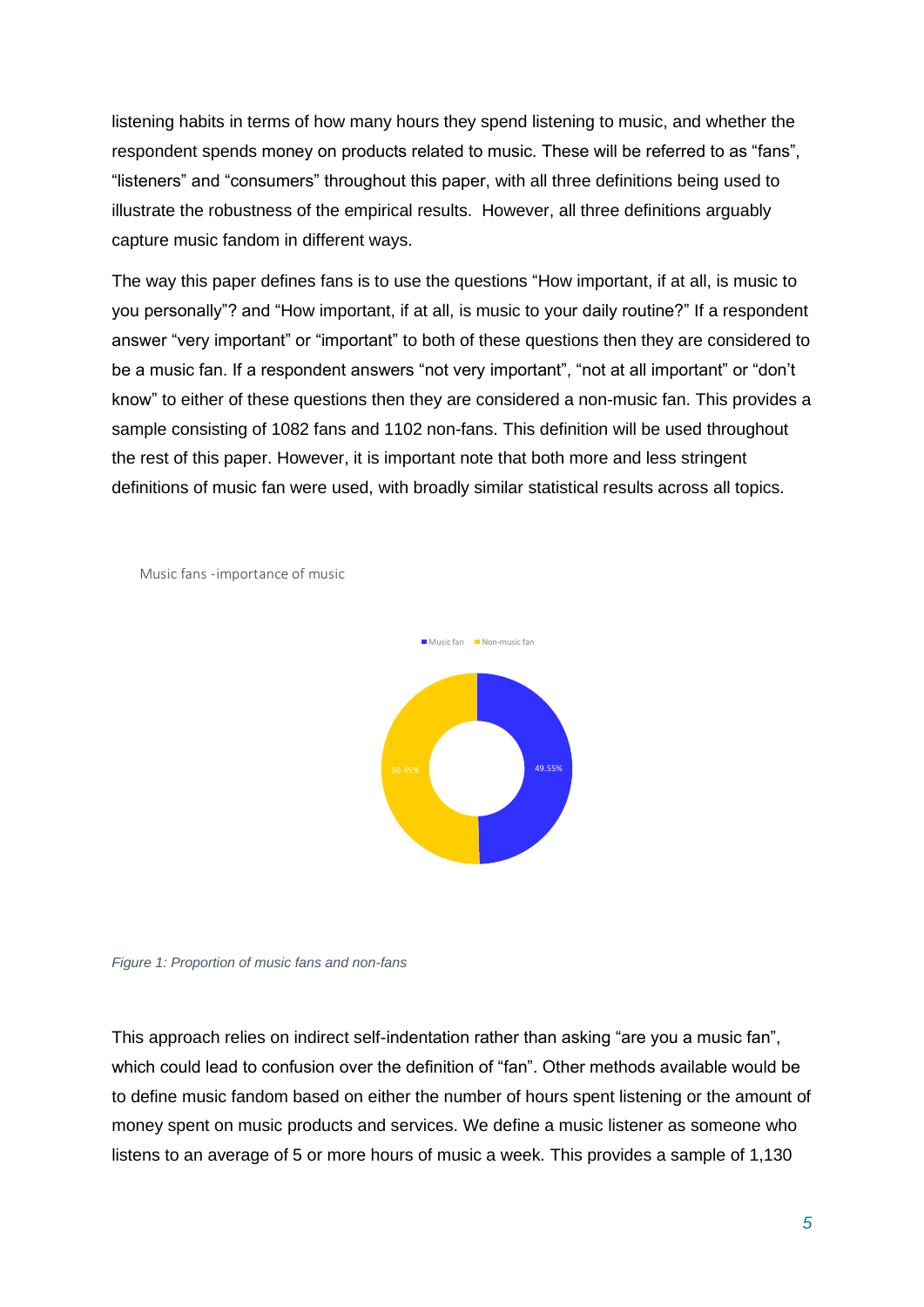music listeners and 1054 non-listeners<sup>2</sup>. We also measure whether people spend any money on any music product, with 947 consumers and 938 non-consumers. We also look specifically at whether respondents spend more than £5 in the average month on live events and on physical music products in order to examine specific questions around willingness to change spending habits.

5+ hours listener



*Figure 2: Proportion of music listeners and non-listeners*

<sup>&</sup>lt;sup>2</sup> This group of non-listeners also includes the 46 respondents who answered "Don't know/can't recall" to this question.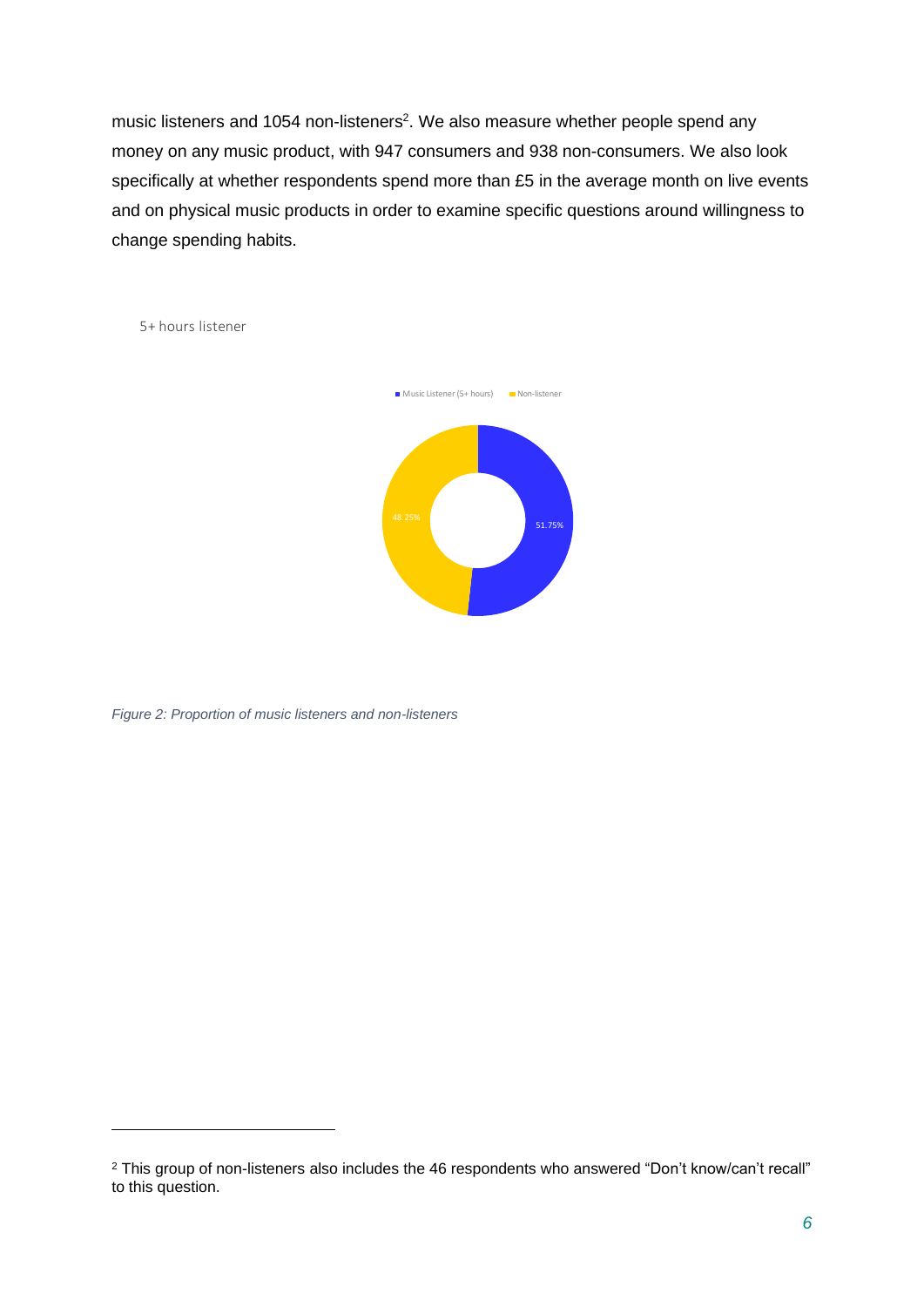Music consumers -£1 any consumption



#### *Figure 3: Proportion of music consumers and non-consumers*

While these definitions are imperfect, they do allow for clear comparisons in the attitudes of between music fans/listeners/consumers and non-fans, with the representativeness of the overall survey sample meaning that these results should be generalisable to the British public.

#### <span id="page-7-0"></span>**Does the extent of engagement with music affect opinions more?**

The results above focus on comparing the attitudes of fans, listeners or consumers to nonfans, non-listeners and non-consumers. This is interesting in terms of identifying whether fans, listeners, or consumers care more about certain environmental issues than non-fans. However, it does not allow us to draw any conclusions about whether the *extent of fandom* or *degree of engagement* affects opinions around the same issues. For example, are fans who are more engaged in music even more likely to care about climate change than fans who are less engaged in music? For some questions, such as number of hours spent listening, it would be possible to rank fans based on their answers. For example, some fans listen to 5 or more hours, others listen to 10 or more hours, others listen to 15 or more hours, etc. However, this is likely to raise demographic issues, as some demographic groups may have more or less disposable time and money. Therefore, it is arguably preferrable to look at whether fans who engage in multiple different types of music fandom/activity have different attitudes to those who only engage in one type of fandom. For example, do people who identify music as important AND listen regularly AND spent money on music care more about the environment than those who only identify it as important?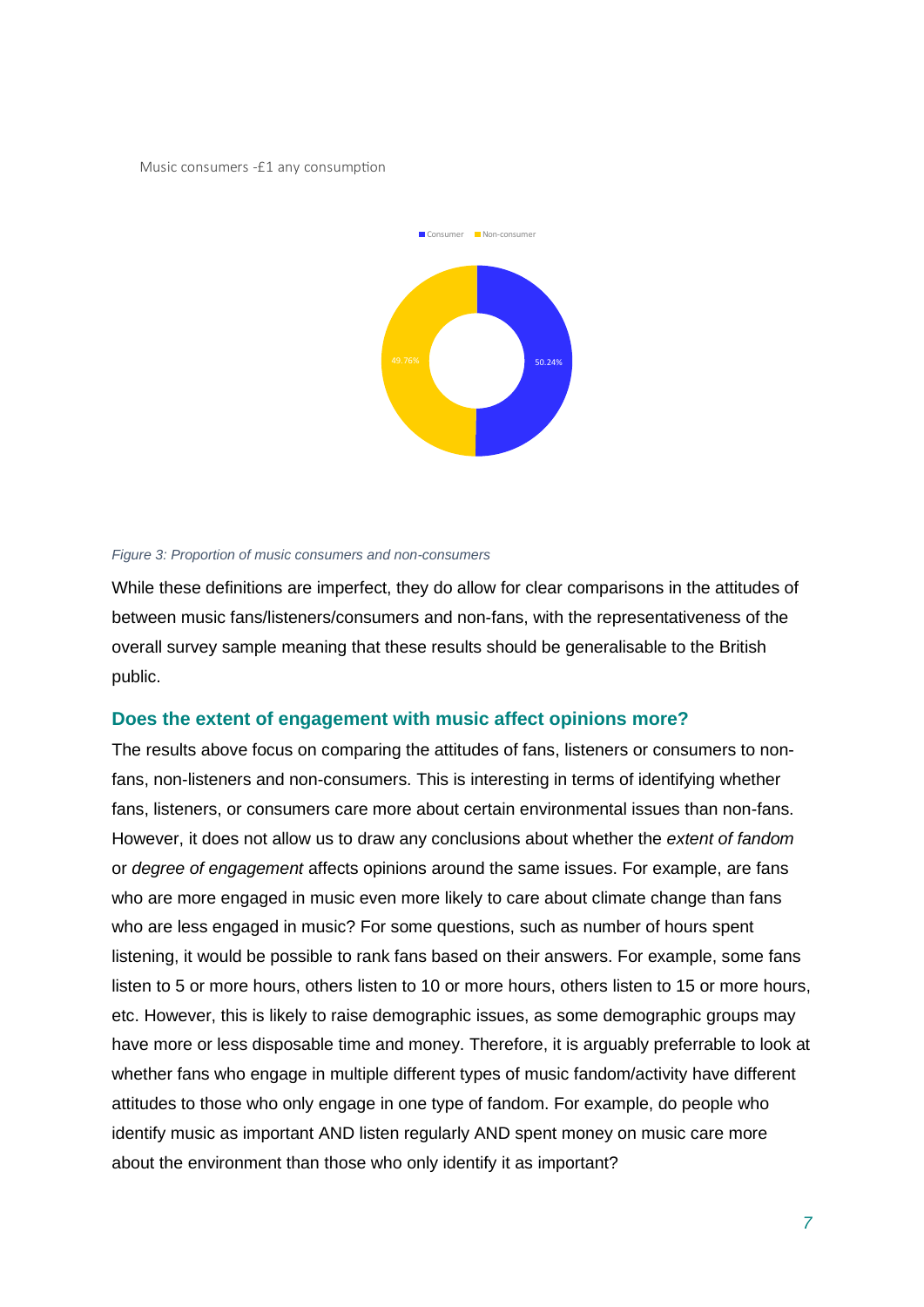For the purposes of examining this potential difference we compare music fans (people who identify music as important to them personally and their daily routine, as defined above), music fans/listeners (who are both fans as defined above AND listen to at least 5 hours of music per week) and fans/listeners/consumers (who are fans and listeners as described above AND spent at least £1 a month on music). These definitions provide samples of 1085 fans, 832 fans/listeners and 503 fans/listeners/consumers, which are large enough to make meaningful comparisons. This does not necessarily capture whether someone is more or less of a fan, but it does provide a relatively objective way of capturing whether a respondent is more or less engaged with music on a regular basis.

## <span id="page-8-0"></span>**RESULTS**

## <span id="page-8-1"></span>**Opinions on climate change**

The data indicates that music fans are more concerned about climate change and feel more strongly about addressing climate change than non-music fans. The table<sup>3</sup> below shows the response to the question "how concerned are you, if at all, about the impacts of climate change?" Results indicate that 42% of music fans are "very concerned" about climate change as compared to 31% of non-music fans. The net scores for concerned vs. not concerned show that 82% of music fans are concerned about climate change as compared to 72% of non-music fans. These results are statistically significant at a <0.001 level. While the general population (i.e. column "all" in Figure 4) is concerned about climate change overall, music fans are more likely to be concerned and are more likely to be "very concerned" as opposed to "fairly concerned."

<sup>&</sup>lt;sup>3</sup> P-values are colour coded in these tables with a key below each. The colour indicates the direction of the relationship while the strength of colour shows the significance level.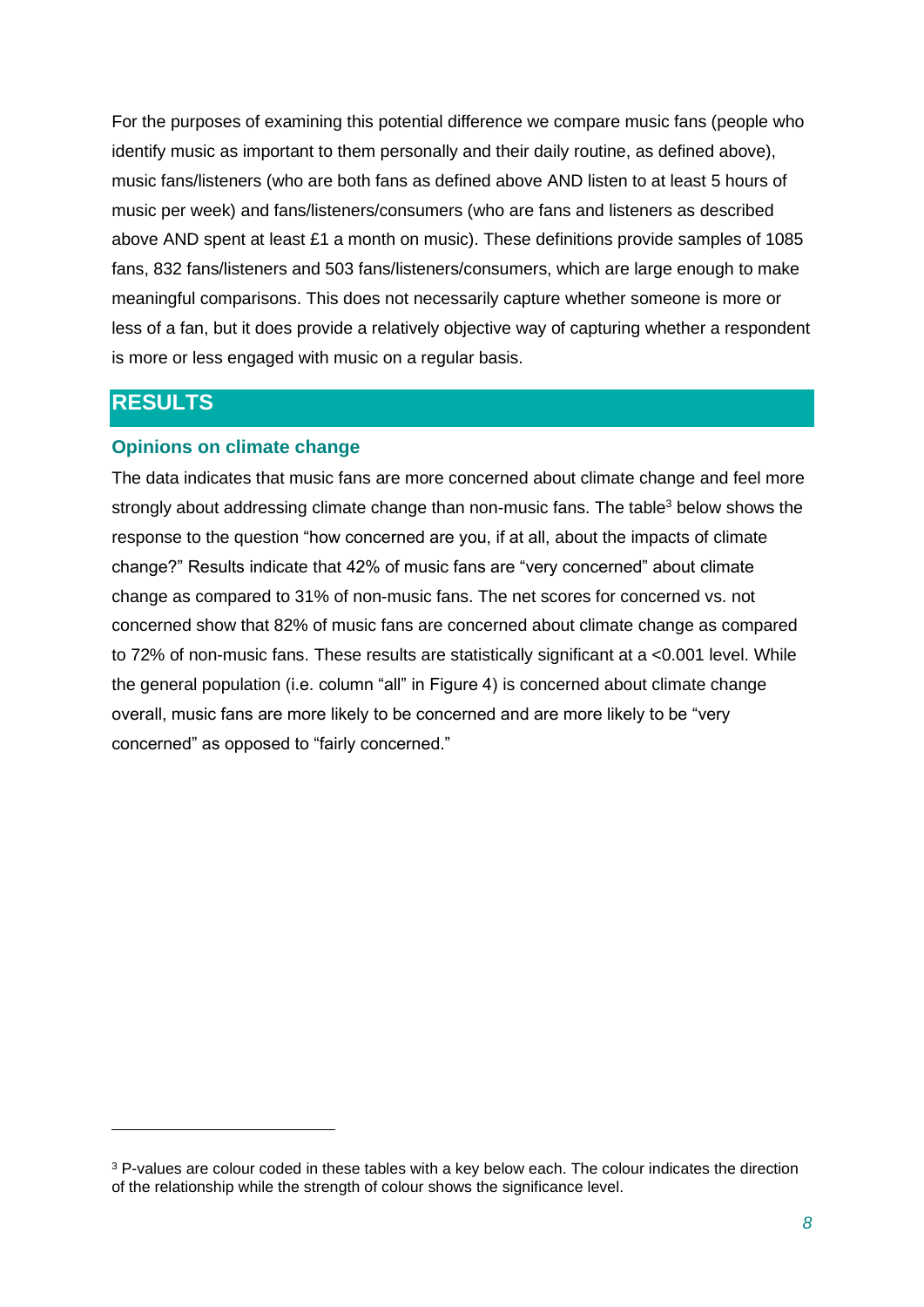#### Concerned about impacts of climate change

#### Music Fan

|                                              | <b>Music Fan</b> |               |      |
|----------------------------------------------|------------------|---------------|------|
| Concerned about impacts of climate<br>change | Music fan        | Non-music fan | All  |
| Very concerned                               | 42%              | 31%           | 36%  |
| Fairly concerned                             | 40%              | 41%           | 41%  |
| Not very concerned                           | 11%              | 17%           | 14%  |
| Not at all concerned                         | 7%               | 8%            | 7%   |
| Don't know                                   | 1%               | 2%            | 2%   |
| Net: Concerned                               | 82%              | 72%           | 77%  |
| Net: Not concerned                           | 17%              | 25%           | 21%  |
| Unweighted N                                 | 1085             | 1099          | 2184 |
|                                              |                  |               |      |
|                                              |                  |               |      |

*Figure 4: Music fans more concerned about impacts of climate change than non-fans*

It is also worth noting that when we look at respondent who listened to music and spent money on music in addition to identifying music as important the results become even more pronounced, with 46% or music fans/listeners/consumers responding that they are "very concerned" about climate change.

| Fan/listener/consumer                        |                       |       |      |  |  |
|----------------------------------------------|-----------------------|-------|------|--|--|
| Concerned about impacts of climate<br>change | Fan/listener/consumer | Other | All  |  |  |
| Very concerned                               | 46%                   | 36%   | 38%  |  |  |
| Fairly concerned                             | 41%                   | 40%   | 40%  |  |  |
| Not very concerned                           | 7%                    | 16%   | 13%  |  |  |
| Not at all concerned                         | 6%                    | 8%    | 8%   |  |  |
| Don't know                                   | 0%                    | 1%    | 0%   |  |  |
| Net: Concerned                               | 87%                   | 76%   | 79%  |  |  |
| Net: Not concerned                           | 13%                   | 24%   | 21%  |  |  |
| Unweighted N                                 | 504                   | 1395  | 1899 |  |  |

Concerned about impacts of climate change

Fan/listener/consumer

 $p < 001$   $p < 01$   $p < 05$   $p < 10$ 

 $p<0.01$   $p<0.1$   $p<0.5$   $p<0.10$ 

<u>e de la pro</u>  $p<.10$   $p<.05$   $p<.01$   $p<.00$ 

 $p<.10$   $p<.05$   $p<.01$   $p<.001$ 

*Figure 5: Fans/listeners/consumers more concerned about climate change*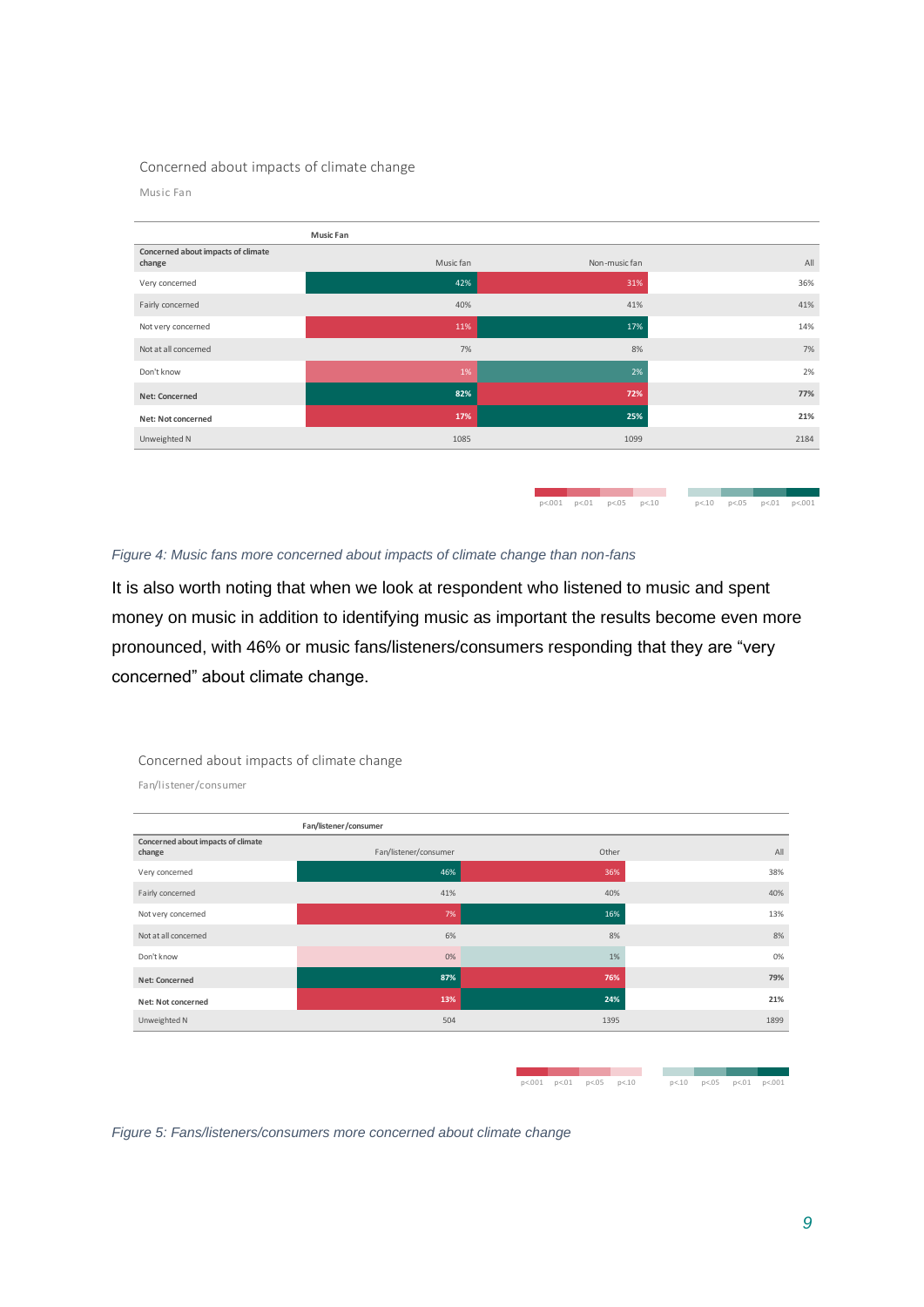The pattern is similar when looking at people who listen to 5 or more hours of music each week. For example, music listeners are more likely to agree with the statement that view the current environmental situation as a climate emergency. 67% of music listeners say that the situation should be described as a climate emergency as opposed to 60% of non-listeners.



*Figure 6: Listeners more likely to view situation as climate emergency*

Overall, the results from this survey suggest that while the British public views climate change as a serious issue overall, music fans are more likely to see it as such.

## <span id="page-10-0"></span>**Desire for action on climate change**

In addition to being more likely to view climate change as a serious issue, results also show music fans as being more likely to place a priority on efforts to tackle climate change. While both music fans and non-fans tend to see climate change as an important issue which should be addressed, the table below shows that music fans are significantly more likely to view it as a top priority with 54% of music fans agreeing that "tackling climate change should be a top priority now, above other issues" as compared to 47% of non-fans. These results are statistically significant at a <0.001 level.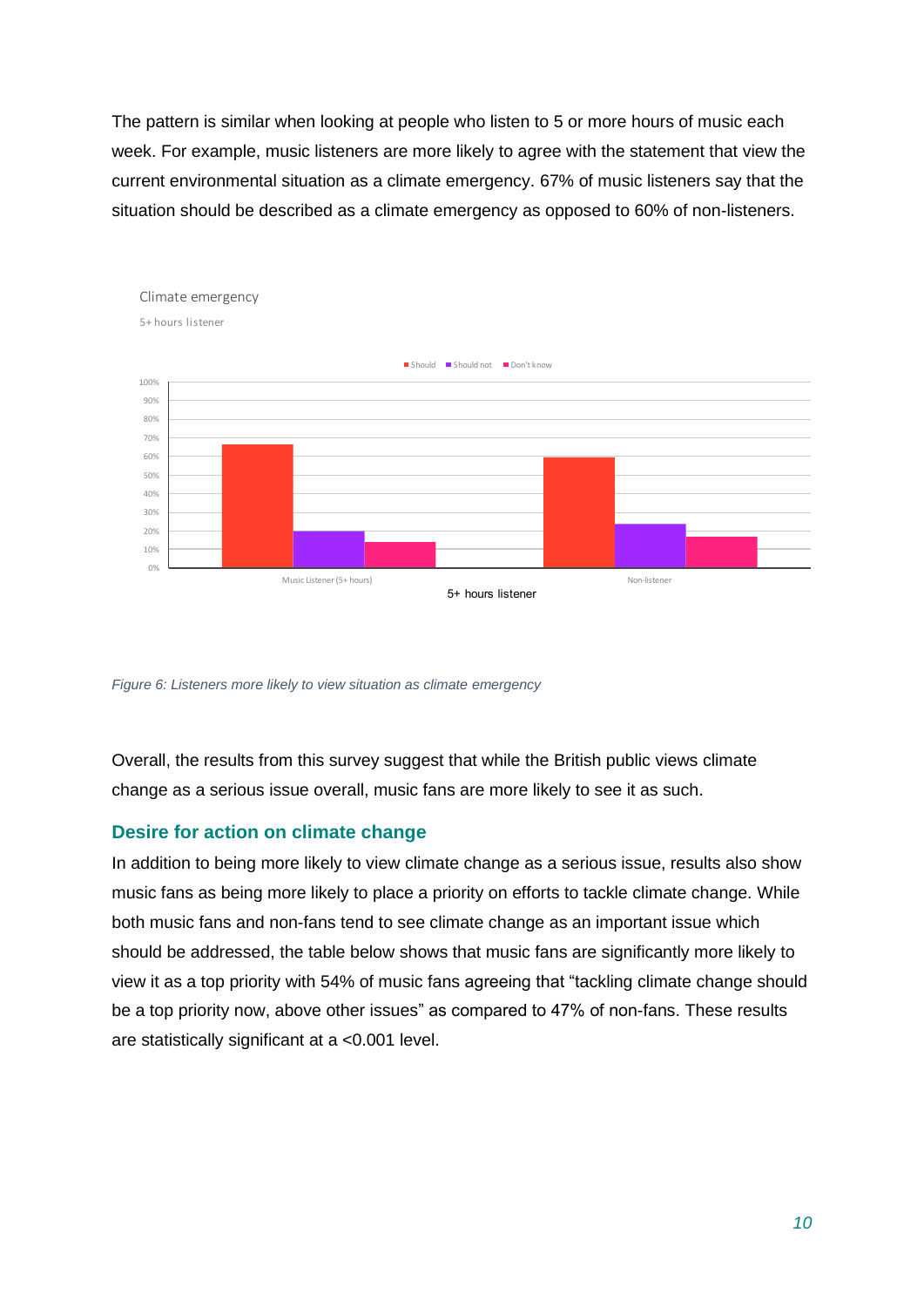#### Tackling climate change

Music Fan

|                                                                                                                                                  | <b>Music Fan</b> |               |      |
|--------------------------------------------------------------------------------------------------------------------------------------------------|------------------|---------------|------|
| Tacking climate change                                                                                                                           | Music fan        | Non-music fan | All  |
| Tackling climate change should be a top<br>priority now, above other issues                                                                      | 54%              | 47%           | 50%  |
| Tackling climate change should be a<br>priority at some point in the future, but<br>there are other issues that that should take<br>priority now | 34%              | 37%           | 35%  |
| Tackling climate change is not a priority<br>anyway                                                                                              | 8%               | 10%           | 9%   |
| Don't know                                                                                                                                       | 5%               | 7%            | 6%   |
| Unweighted N                                                                                                                                     | 1085             | 1099          | 2184 |
|                                                                                                                                                  |                  |               |      |

*Figure 7: Music fans more likely to prioritise tackling climate change*

This pattern remains the same when looking at listening habits rather than the importance of music to each respondent.

 $p < 001$   $p < 01$   $p < 05$   $p < 10$ 

 $p<10$   $p<.05$   $p<.01$   $p<.001$ 

Tackling climate change

5+ hours listener

|                                                                                                                                                  | 5+ hours listener         |              |      |
|--------------------------------------------------------------------------------------------------------------------------------------------------|---------------------------|--------------|------|
| Tacking climate change                                                                                                                           | Music Listener (5+ hours) | Non-listener | All  |
| Tackling climate change should be a top<br>priority now, above other issues                                                                      | 54%                       | 46%          | 50%  |
| Tackling climate change should be a<br>priority at some point in the future, but<br>there are other issues that that should take<br>priority now | 32%                       | 39%          | 35%  |
| Tackling climate change is not a priority<br>anyway                                                                                              | 8%                        | 9%           | 9%   |
| Don't know                                                                                                                                       | 5%                        | 6%           | 6%   |
| Unweighted N                                                                                                                                     | 1107                      | 1077         | 2184 |

|  | p<.001 p<.01 p<.05 p<.10 |  |  |  | p<.10 p<.05 p<.01 p<.001 |
|--|--------------------------|--|--|--|--------------------------|

*Figure 8: Music listeners more likely to prioritise tackling climate change*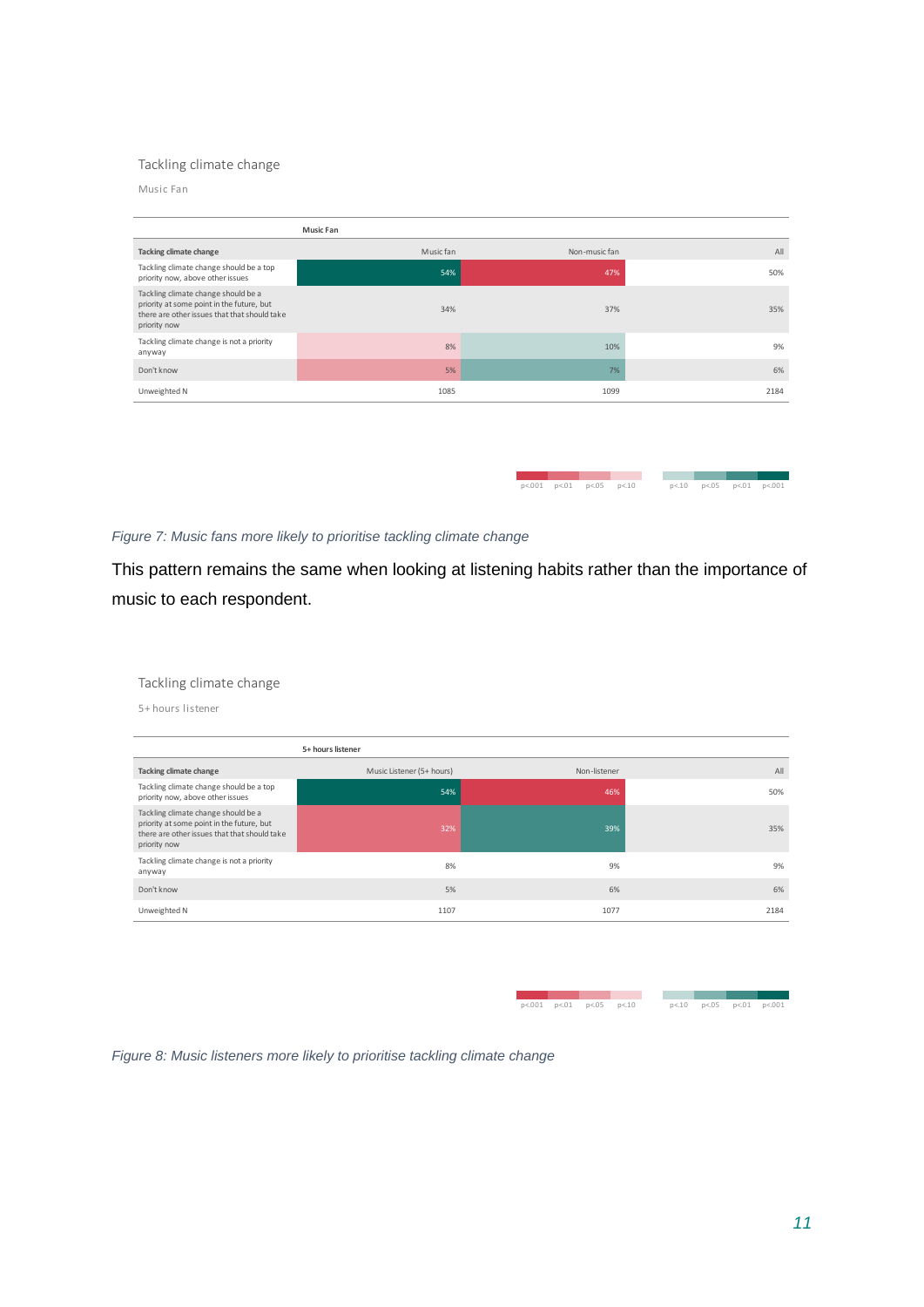## <span id="page-12-0"></span>**Knowledge of music industry initiatives on climate change**

The music industry has seen a number of initiatives aimed at increasing awareness of climate issues and addressing the environmental impact of the music events and products. This survey tested the knowledge of these initiatives as well as the desire to hear more about them. Interestingly, even among music fans the knowledge of these initiatives was low. 64% of music fans had not heard of any music industry initiatives, with only 3% saying they knew a lot about such initiatives.

Awareness ofclimate-related initiatives in music industry Music Fan

|                                                                | <b>Music Fan</b> |               |      |
|----------------------------------------------------------------|------------------|---------------|------|
| Awareness of climate -related initiatives in<br>music industry | Music fan        | Non-music fan | All  |
| I had heard about them, and know a lot<br>about them           | 3%               | 2%            | 2%   |
| I had heard about them, and know<br>something about them       | 16%              | 9%            | 12%  |
| I had heard about them, but know nothing<br>about them         | 17%              | 12%           | 15%  |
| I had not heard about them                                     | 64%              | 78%           | 71%  |
| Unweighted N                                                   | 1085             | 1099          | 2184 |

|  |  |  |  | p<.10 p<.05 p<.01 p<.001 |
|--|--|--|--|--------------------------|

*Figure 9: Fans and non-fans have low awareness of climate initiatives*

Even among respondents who listened to 20 or more hours of music a week the knowledge of these initiatives was extremely low, indicating that even regular listeners and dedicated fans are not likely to be very familiar with music industry initiatives around climate change.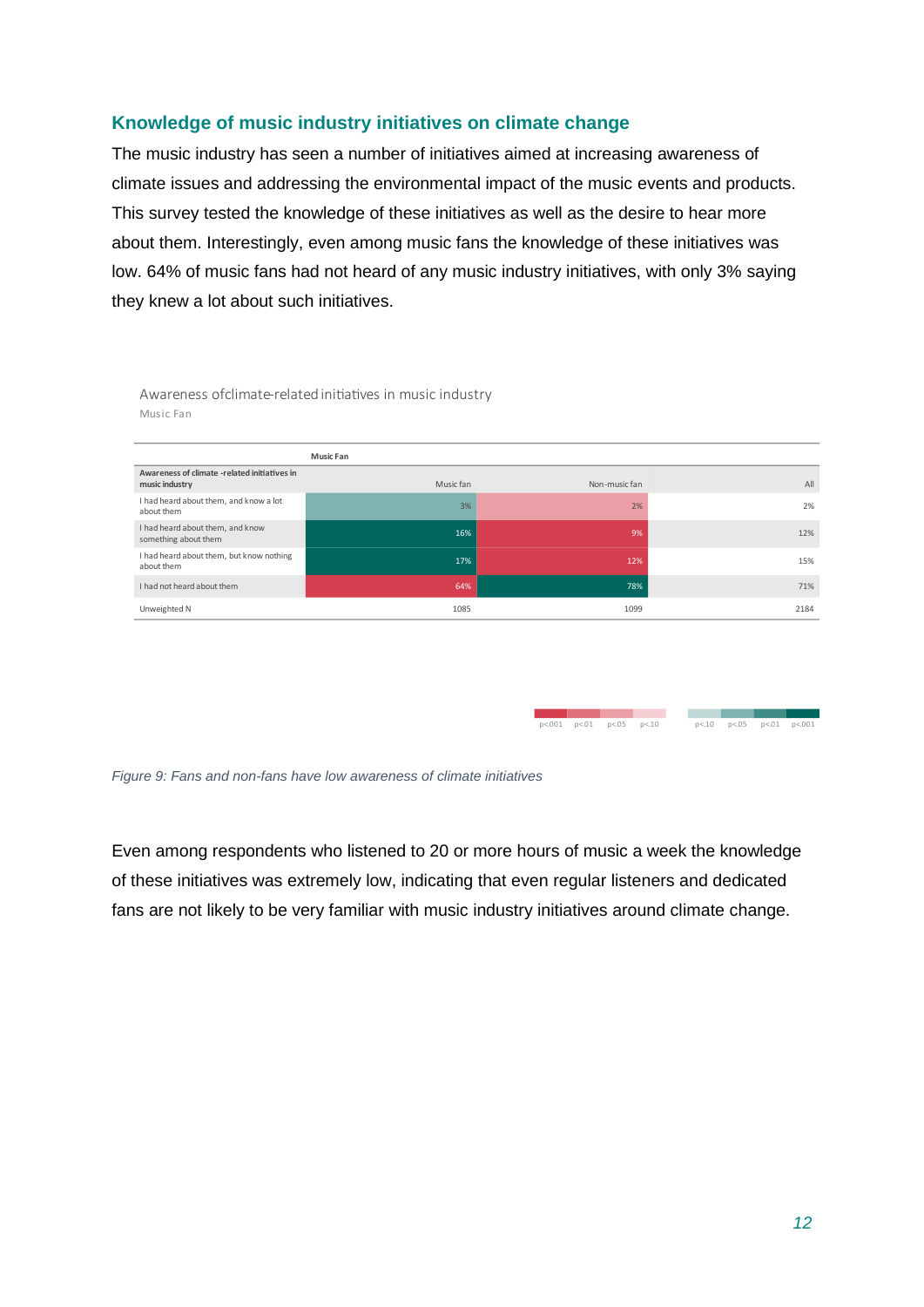#### Awareness of climaterelated initiatives in music industry

20+ hours listener

|                                                                | 20+ hours listener |                    |      |
|----------------------------------------------------------------|--------------------|--------------------|------|
| Awareness of climate -related initiatives in<br>music industry | 20+ hours listener | <20 hours listener | All  |
| I had heard about them, and know a lot<br>about them           | 5%                 | 2%                 | 2%   |
| I had heard about them, and know<br>something about them       | 13%                | 12%                | 12%  |
| I had heard about them, but know nothing<br>about them         | 15%                | 15%                | 15%  |
| I had not heard about them                                     | 67%                | 71%                | 71%  |
| Unweighted N                                                   | 239                | 1945               | 2184 |

| Figure 10: Frequent music listeners still have poor knowledge of climate initiatives |  |
|--------------------------------------------------------------------------------------|--|

Fans/listeners/consumers similarly also see themselves as having generally low knowledge of current climate initiatives, although the proportion of fans/listeners/consumers not heard of current initiatives drops to 59%.

#### Awareness of climaterelated initiatives in music industry

Fan/listener/consumer

|                                                                | Fan/listener/consumer |       |      |
|----------------------------------------------------------------|-----------------------|-------|------|
| Awareness of climate -related initiatives in<br>music industry | Fan/listener/consumer | Other | All  |
| I had heard about them, and know a lot<br>about them           | 3%                    | 1%    | 2%   |
| I had heard about them, and know<br>something about them       | 18%                   | 9%    | 12%  |
| I had heard about them, but know nothing<br>about them         | 20%                   | 13%   | 15%  |
| I had not heard about them                                     | 59%                   | 77%   | 72%  |
| Unweighted N                                                   | 504                   | 1395  | 1899 |

 $p < 001$   $p < 01$   $p < 05$  $p<10$ 

 $p<0.01$   $p<0.1$   $p<0.5$   $p<0.10$ 

**COL** 

a kacamatan  $p<.10$   $p<.05$   $p<.01$   $p<.001$ 

**College** - 1  $n < 10$  $p < 05$   $p < 01$   $p < 001$ 

*Figure 11: Fans/listeners/consumers also have poor knowledge of climate initiatives*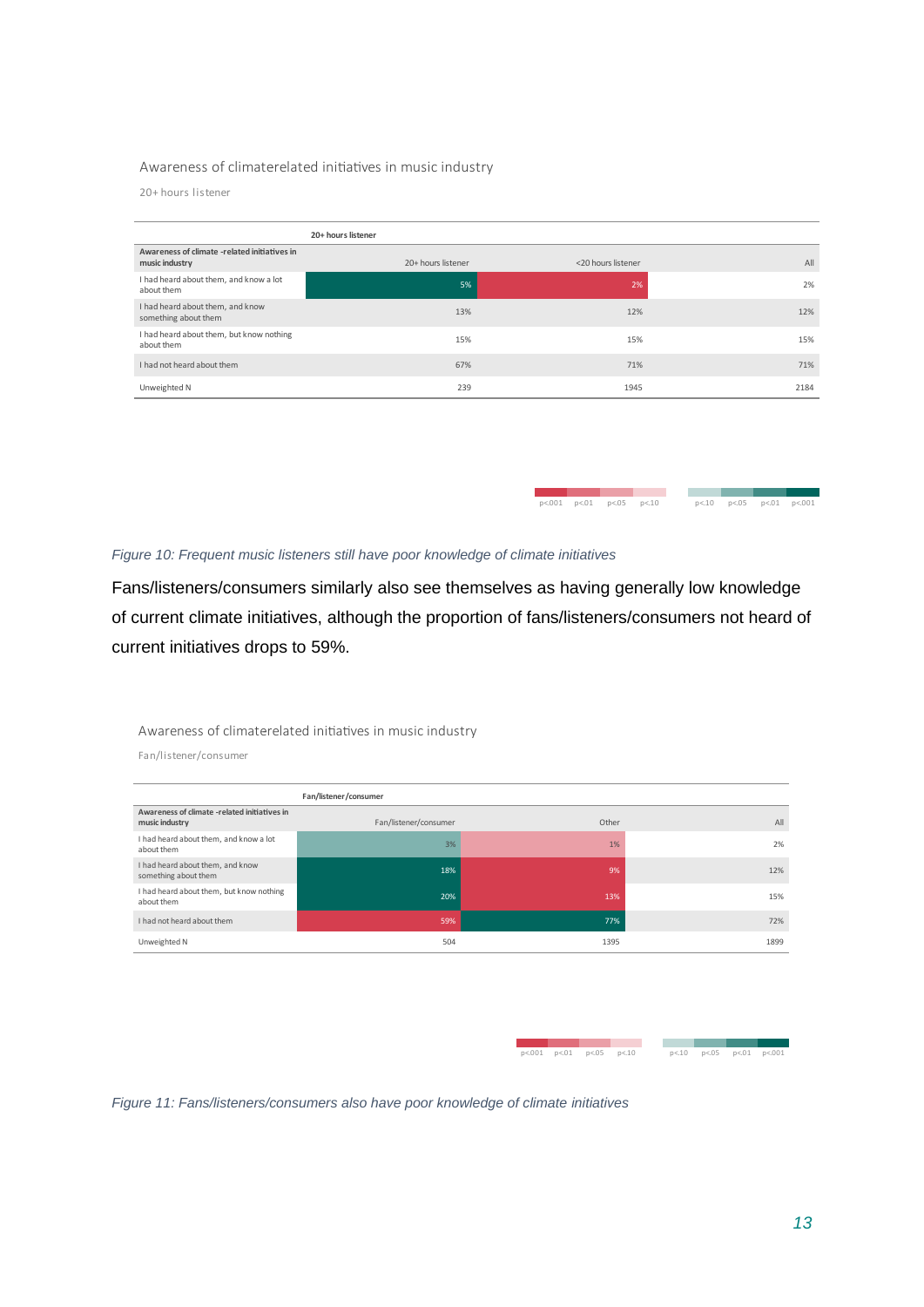Even when prompted with the names of 14 specific initiatives<sup>4</sup> most music fans were not familiar with them. The following graph shows the top 5 most recognised music initiatives, which are relatively unknown even by music fans. "Plastic bottle bans at festivals" was only recognised as an initiative by 27% of music fans, while 47% of fans recognised "none of these."



#### *Figure 12: Climate initiatives have low recognition among music fans*

While knowledge of existing initiatives is low even among music fans, there is evidence of a desire to hear more. As shown below 58% of music fans answered that they would be 'very' or 'fairly' interested in hearing more about steps the music industry is taking to tackling climate change, as compared to 36% who were not interested.

<sup>4</sup> The initiatives listed in the survey were: Recycled vinyl; Recycled / sustainable packaging for products; Reusable cup schemes; Car sharing schemes for festivals; Coach and shuttle bus services at festivals; Plastic bottle bans at festivals; Dinked vinyl sold at reduced cost; Sustainable certified merchandise; Carbon offsetting donations; Venues powered by 100% renewable electricity; Kinetic dancefloors; Music Climate Pact; Music Declares Emergency; Julie's Bicycle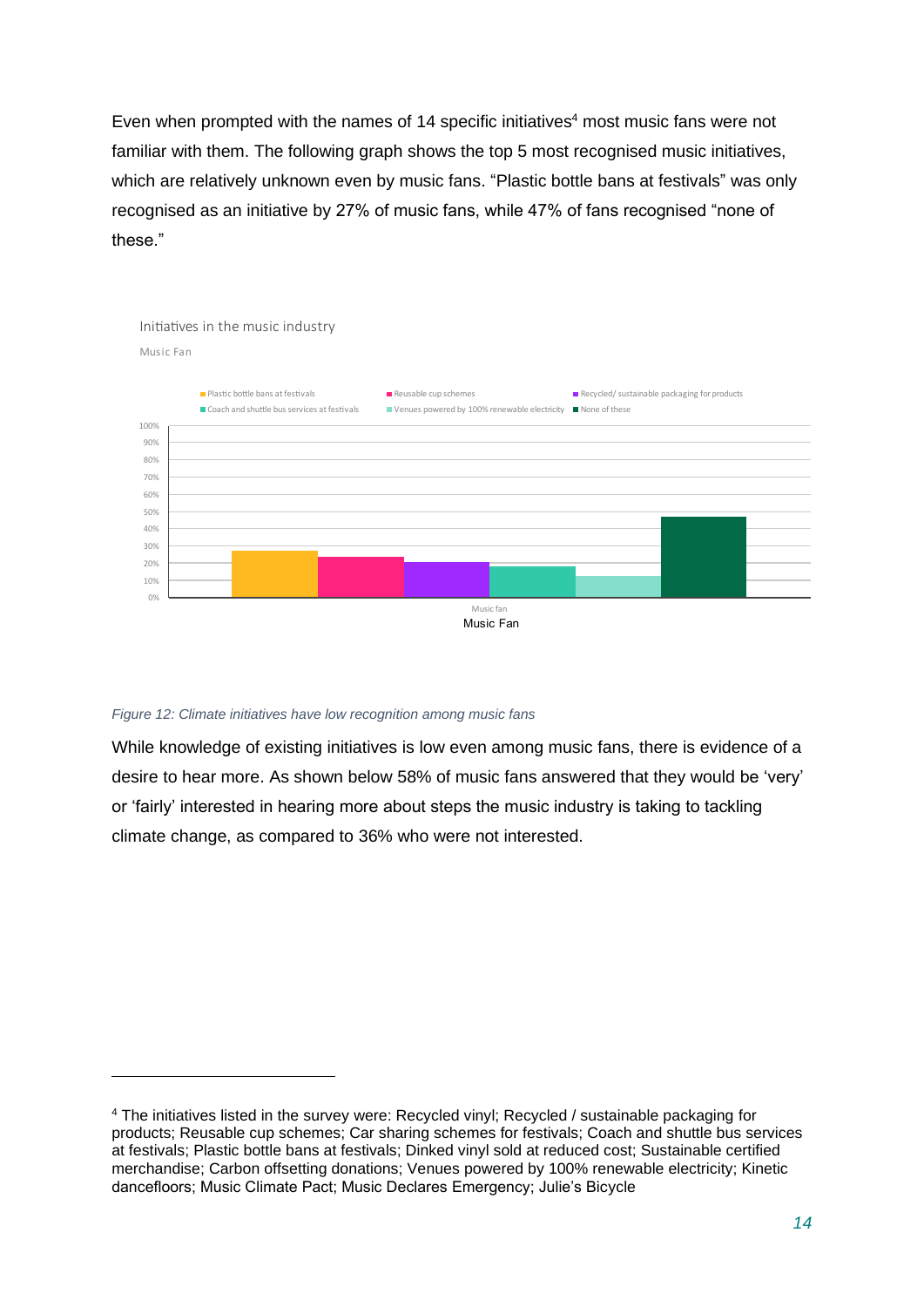#### Interested in hearing more





*Figure 13: Majority of music fans are interested in hearing more*

Overall, the results suggest that knowledge of current initiatives by the music industry to address climate change is low, both among the general public and fans. However, there is significant interest from music fans in hearing more about current and future initiatives.

#### <span id="page-15-0"></span>**Desire for action on music industry action on climate change**

In addition to wanting to know more about music industry initiatives, many music fans are keen to see the music industry take action to address climate change. As shown below, 44% of music fans believe that "the music industry should do everything necessary and urgently" to address climate change, as compared to 38% of non-music fans. These results are significant at a <0.05 level. However, it is worth noting that even among music fans 18% of respondents answered "don't know" to this question.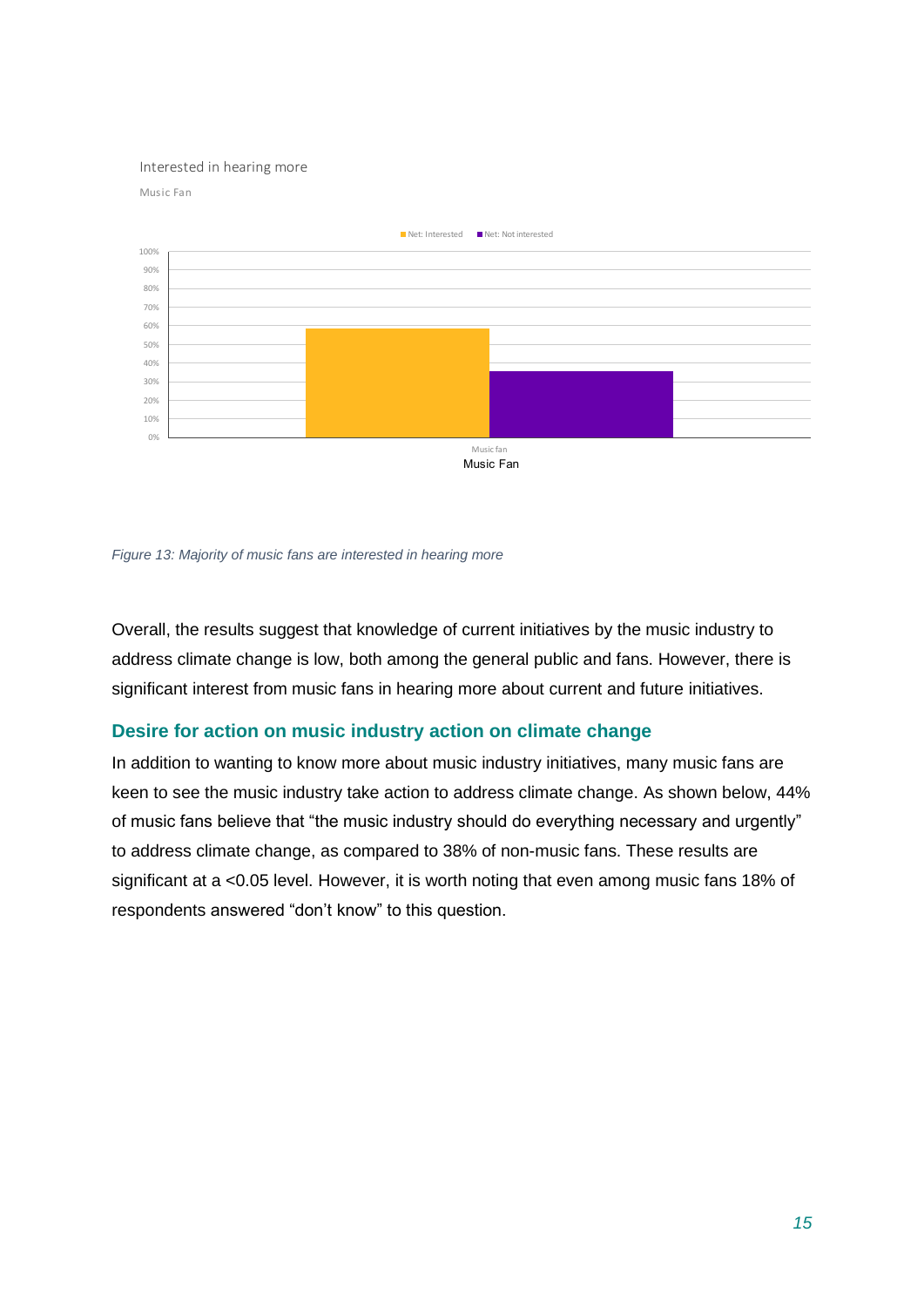#### What the music industry should do about climate change

#### Music Fan

|                                                                                | <b>Music Fan</b> |               |      |
|--------------------------------------------------------------------------------|------------------|---------------|------|
| What the music industry should do about<br>climate change                      | Music fan        | Non-music fan | All  |
| The music industry should do everything<br>necessary and urgently              | 44%              | 38%           | 41%  |
| The music industry should act slowly, while<br>it learns more about what to do | 27%              | 23%           | 25%  |
| The music industry is doing enough                                             | 7%               | 4%            | 5%   |
| The music industry should do nothing                                           | 5%               | 6%            | 5%   |
| Don't know                                                                     | 18%              | 29%           | 24%  |
| Unweighted N                                                                   | 1085             | 1099          | 2184 |

 $p<.001$   $p<.01$   $p<.05$   $p<.10$ 

 $\mathcal{L}_{\rm{max}}$ 

**COL** 

and the control  $p<10$   $p<.05$   $p<.01$   $p<.001$ 

*Figure 14: Music fans more likely to support urgent action from music industry*

When looking at fans/listeners/consumers the pattern is broadly similar, although there is some evidence that people who engage with music in more ways are more likely to see climate action as a priority. For example, for both fans and for fans/listeners/consumers only 5% say that the music industry should do nothing. However, fans/listeners/consumers are 4% more likely to say that the music industry should do everything necessary and urgently.

#### What the music industry should do about climate change

Fan/listener/consumer

| Fan/listener/consumer                                                          |                       |       |      |  |  |  |  |  |  |
|--------------------------------------------------------------------------------|-----------------------|-------|------|--|--|--|--|--|--|
| What the music industry should do about<br>climate change                      | Fan/listener/consumer | Other | All  |  |  |  |  |  |  |
| The music industry should do everything<br>necessary and urgently              | 48%                   | 41%   | 43%  |  |  |  |  |  |  |
| The music industry should act slowly, while<br>it learns more about what to do | 28%                   | 24%   | 25%  |  |  |  |  |  |  |
| The music industry is doing enough                                             | 6%                    | 5%    | 5%   |  |  |  |  |  |  |
| The music industry should do nothing                                           | 5%                    | 6%    | 5%   |  |  |  |  |  |  |
| Don't know                                                                     | 12%                   | 25%   | 22%  |  |  |  |  |  |  |
| Unweighted N                                                                   | 504                   | 1395  | 1899 |  |  |  |  |  |  |

|  | p<.001 p<.01 p<.05 p<.10 |  | p<.10 p<.05 p<.01 p<.001 |  |
|--|--------------------------|--|--------------------------|--|

*Figure 15: Fans/listeners/consumers more likely to support action from music industry.*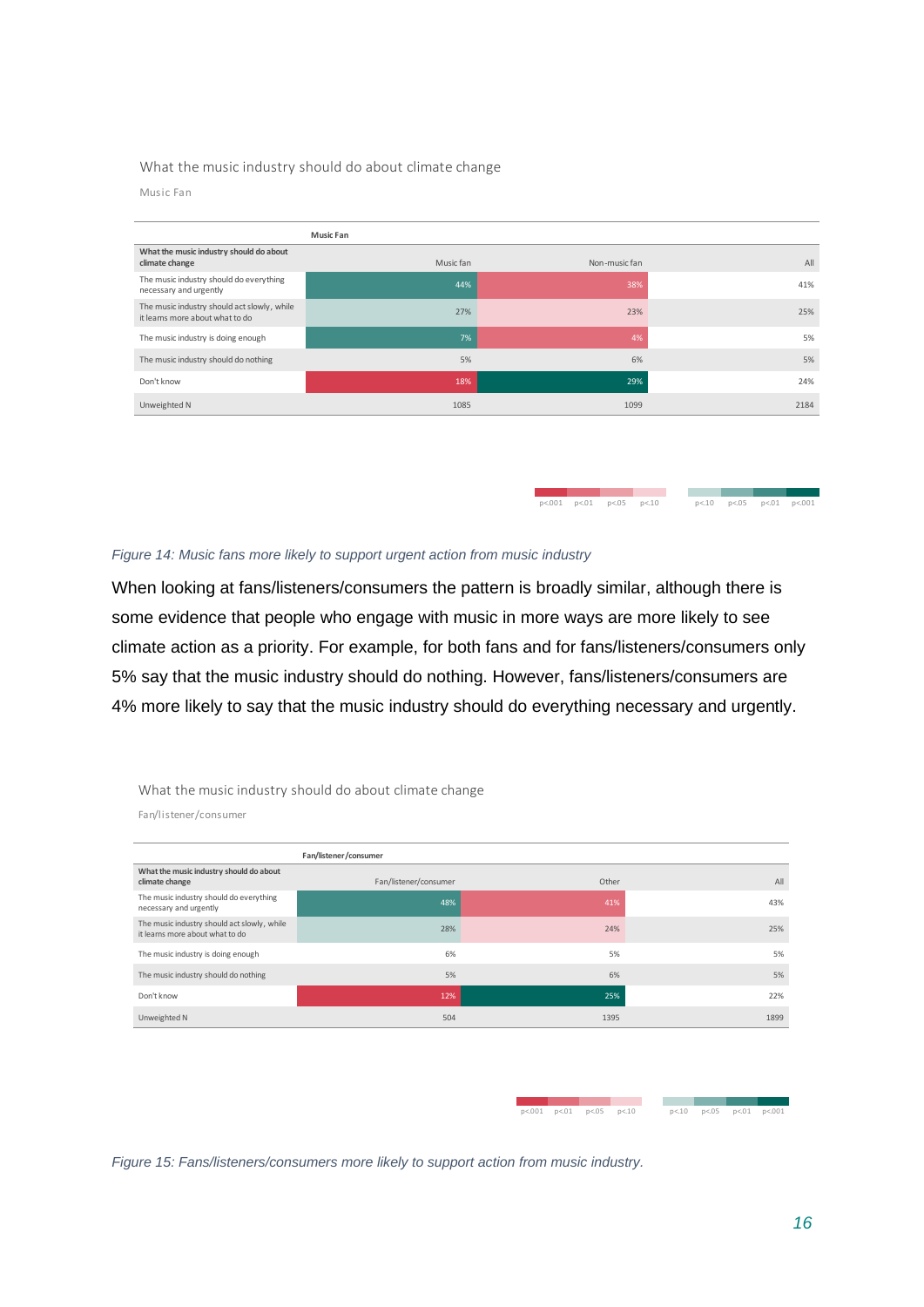When looking at specific types of actions which the music industry could take a clear majority of music fans saw it as important that artists should speak out about climate issues, that music businesses should speak out about climate issues and that the music industry should take action to reduce its own environmental impact. There was a similar picture when looking at music listeners.



Importance - actions desired for music industry by fans

Filters: Music Fan

*Figure 16: Majority of fans see all actions by music industry as important*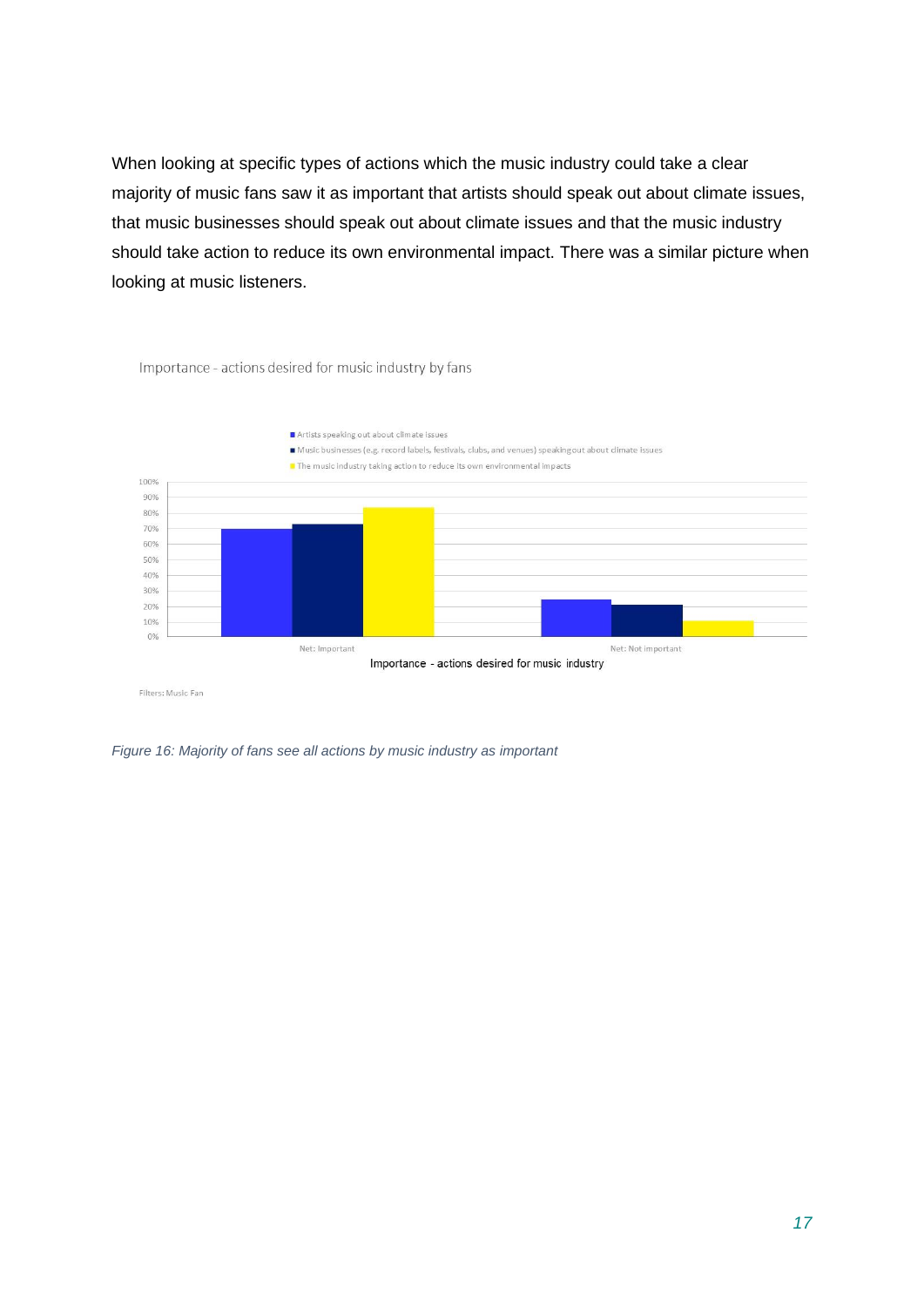#### Importance - actions desired for music industry by listeners



#### *Figure 17: Majority of listeners see all actions by music industry as important*

Although fans and listeners support more action across all of the options presented there is a larger proportion in favour of the music industry reducing its own environmental impact. This action is seen as important even among a majority of non-music fans, suggesting that actions which take practical steps to reduce the impact of musical events and products may find more support than those which focus only on speaking about wider climate issues, both among fans and non-fans.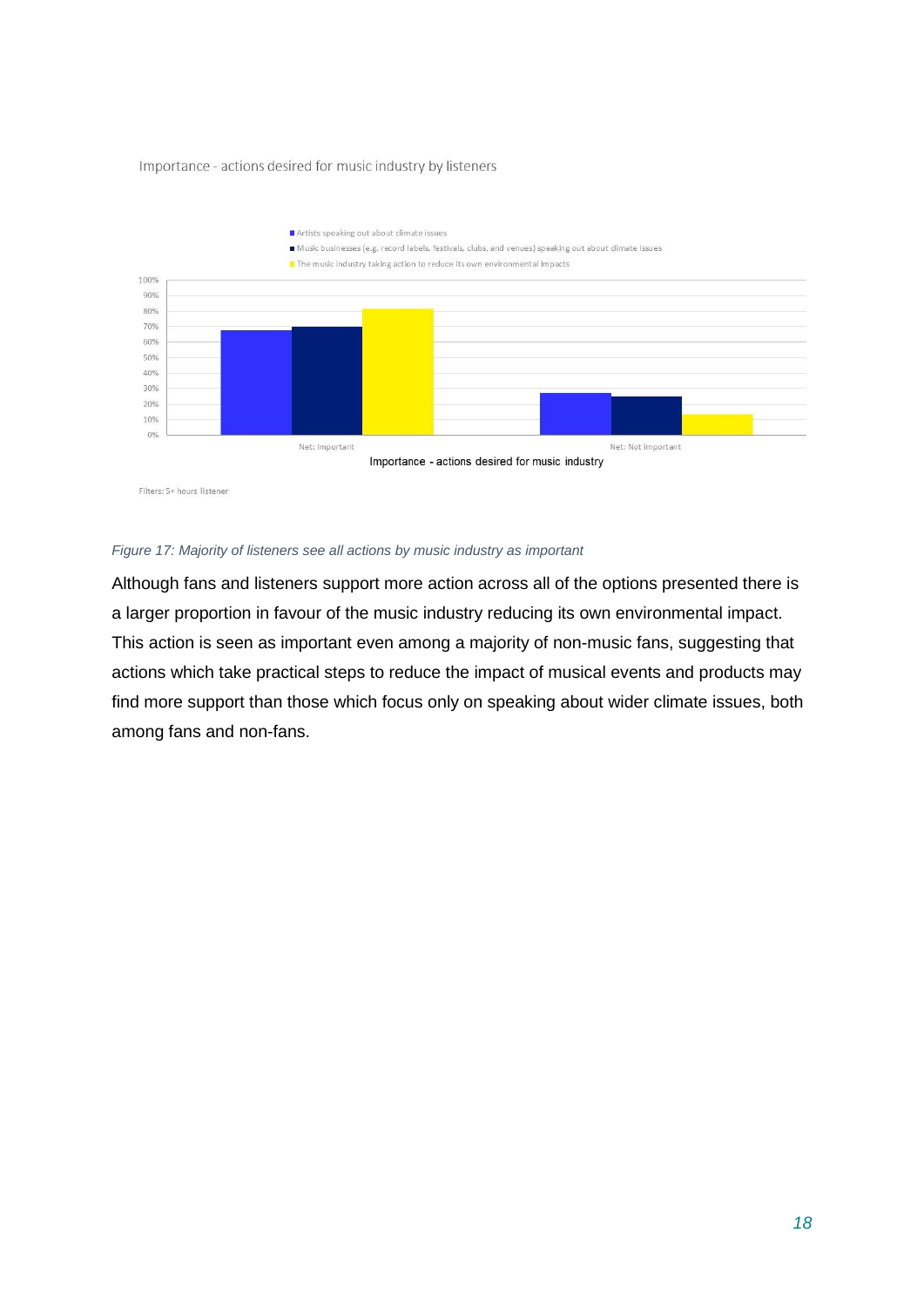#### Importance - actions desired for music industry by non-fans



*Figure 18: Non-fans place more importance on music industry reducing its own environmental impact*

## <span id="page-19-0"></span>**Readiness to change consumption behaviour**

In order to assess the willingness of respondents to change their spending habits in order to reduce the environmental impact of the music industry it is more useful to focus on the specific sub-sample of respondents who spend money on music, rather than those who listen to music or identify with music being important to them. The results suggest that, after excluding the substantial number of respondents who chose NA or don't know answers, more respondents indicated a willingness to spend more on a range of products including physical products (such as records and merchandise), live events and music creation equipment.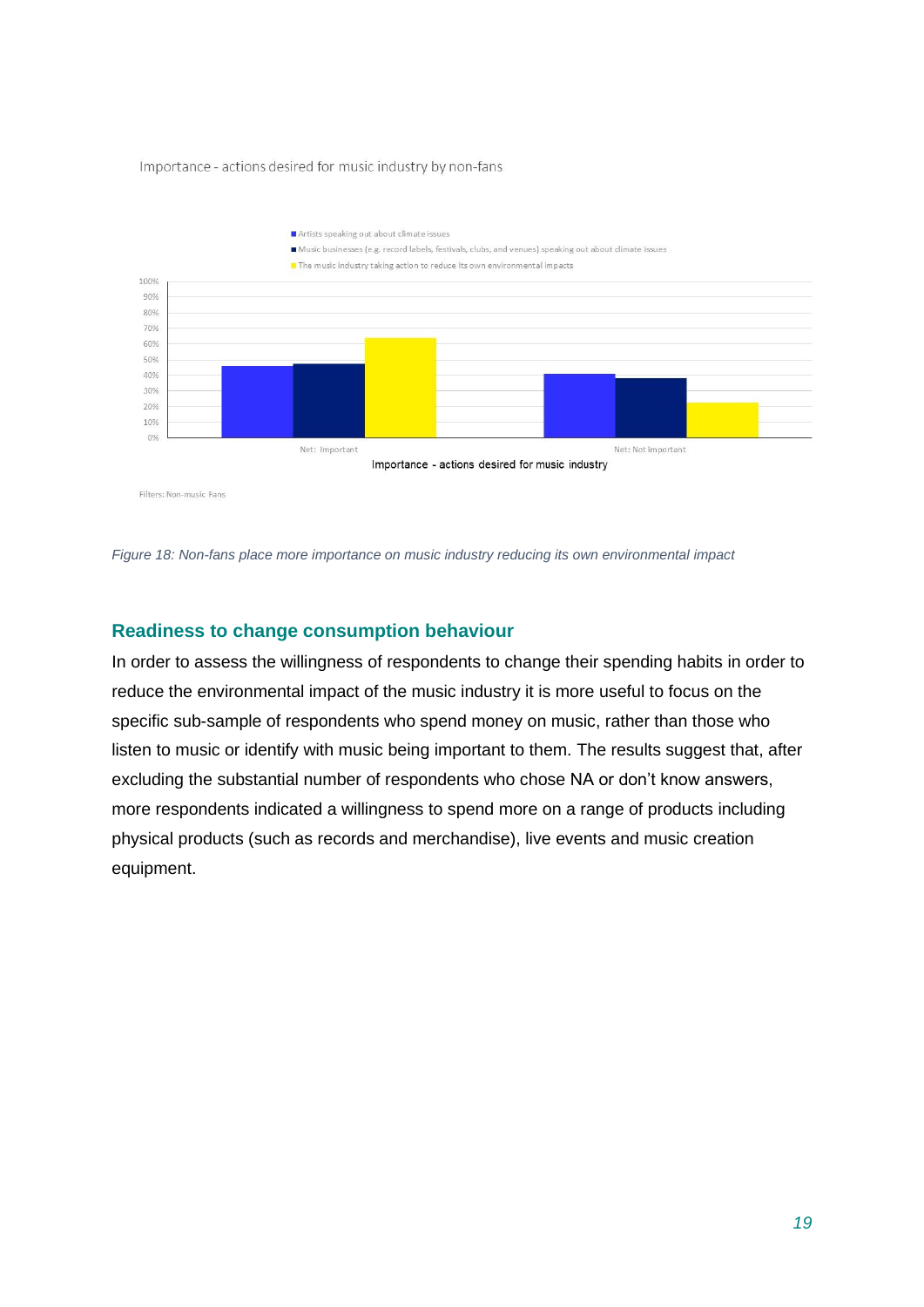#### Readiness for Change in Consumption Behaviour consumers, ex NA



*Figure 19: Majority of consumers willing to spend more on all products when excluding NAs*

It is also worth again comparing the attitudes of fans to the attitudes of fans/listeners/consumers. Here, we see a large gap in willingness to spend more, with fans who listen to music regularly and buy music-related products being significantly more likely to say they are willing to spend more on a range of products.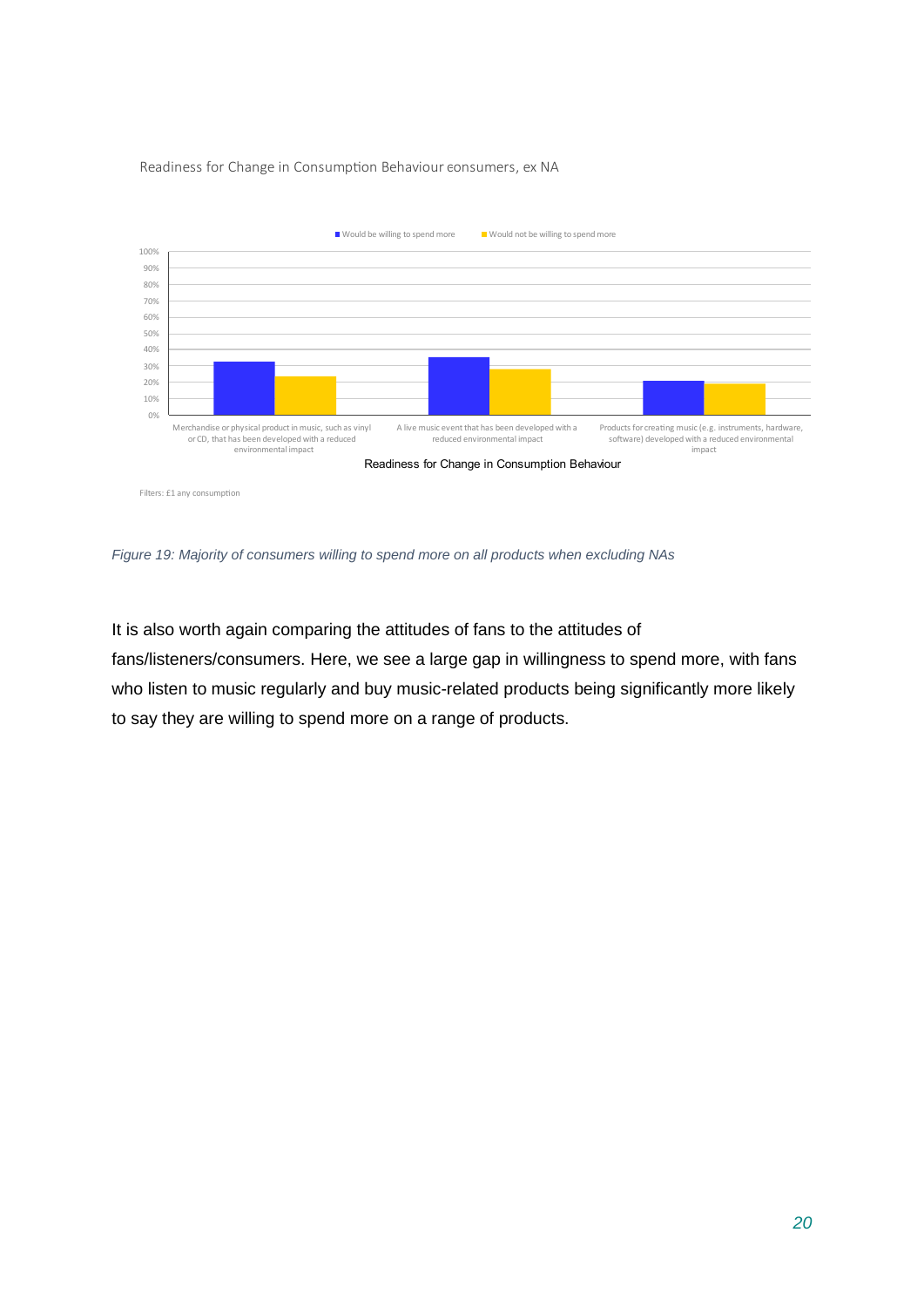#### Readiness for Change in Consumption Behaviour | Would be willing to spend more

Fan/listener/consumer



#### *Figure 20: Fans/listeners/consumers more willing to spend more money on more sustainable musical products.*

However, it is also important to consider whether people who specifically spend money on certain products are willing to spend more on those products. For example, are people who attend live music events willing to spend more for events with a reduced environmental impact? The results suggest that this is the case. Firstly, respondents who spend £5 or more in the average month on physical products indicate that they are willing to spend more on all forms of music than people who do not spend this amount of money on physical products. The gap between willingness to spend more is most pronounced with physical products, with a 23% gap between physical product consumers and non-consumers. This suggests that people who spend money on products such as records are also the most likely to be willing to spend more money to reduce the environmental impact of record production.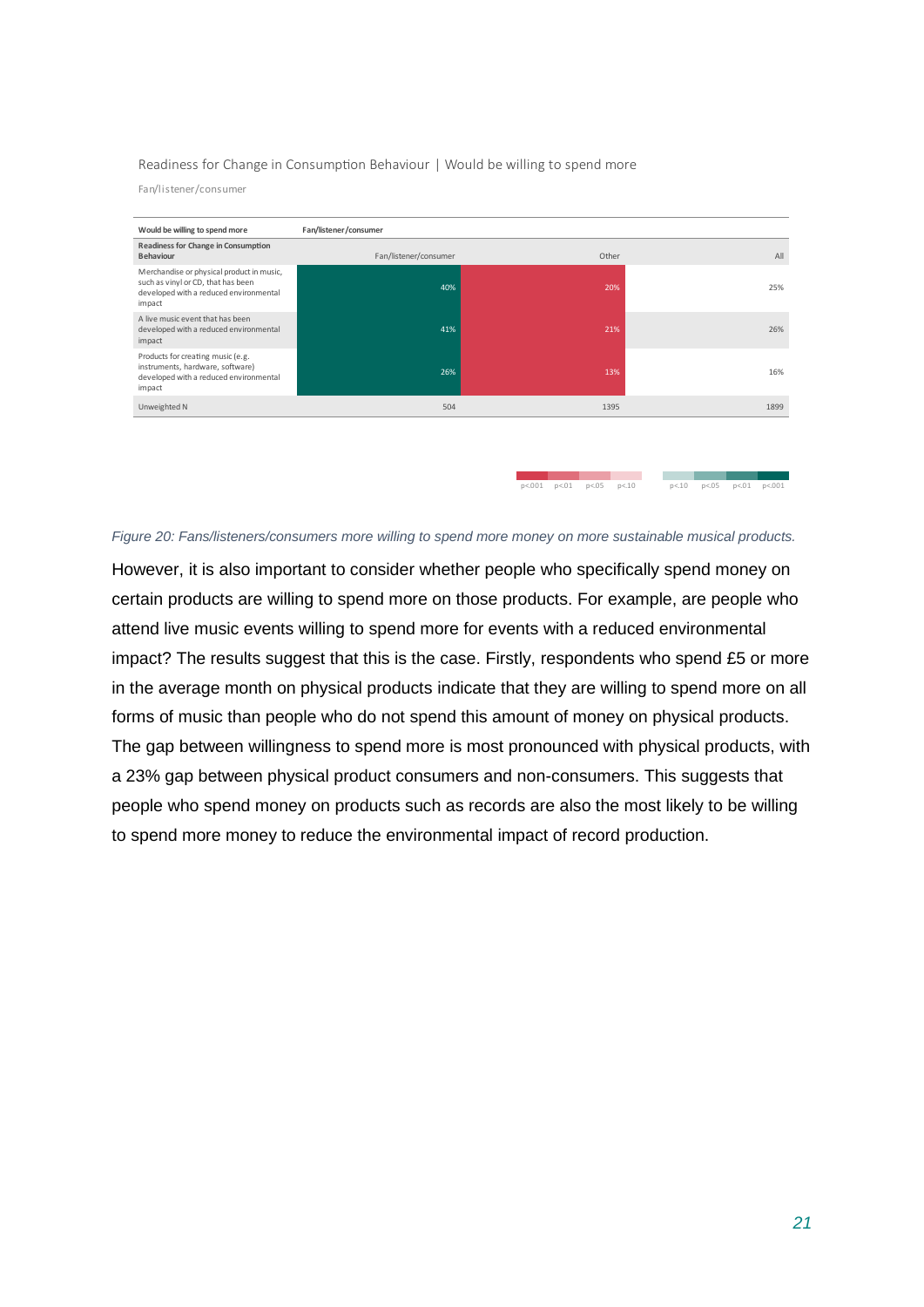#### Readiness for Change in Consumption Behaviour | Would be willing to spend more

£5 physical products



 $p < 001$   $p < 01$   $p < 05$ 

 $p<10$ 

 $p<.10$   $p<.05$   $p<.01$   $p<.001$ 

#### *Figure 21: Physical products consumers especially likely to be willing to spend more on physical products*

There is a similar picture when looking at live events consumers. Respondents who spend £5 or more on live events in the average month are also more likely to be willing to spend more on all forms of musical products. However, in this case the largest gap between consumers and non-consumers is willingness to spend more on live events, with a 29% gap. This strongly suggests that people who spend more on specific musical products are more likely to be willing to spend more on those products.

## <span id="page-22-0"></span>**CONCLUSIONS**

Overall, the data suggests that there is a strong appetite among music fans for greater engagement with and discussion of climate issues within the music industry. Compared to non-music fans, music fans are both more concerned about climate change in general and expect the music industry to do more. These results are robust when using different definitions of music fandom, including when looking at people who listen to music and who consume music products. While knowledge of existing initiatives is low, music fans show an interest in both learning more and in changing their own consumption habits.

The results tend to be most pronounced when looking at the group of respondents who identify music as important to them and listen and spend money on music. This may suggest that regular consumers are driving the overall tendency of music fans to care more about environmental issues. However, a better interpretation may be that people who engage with